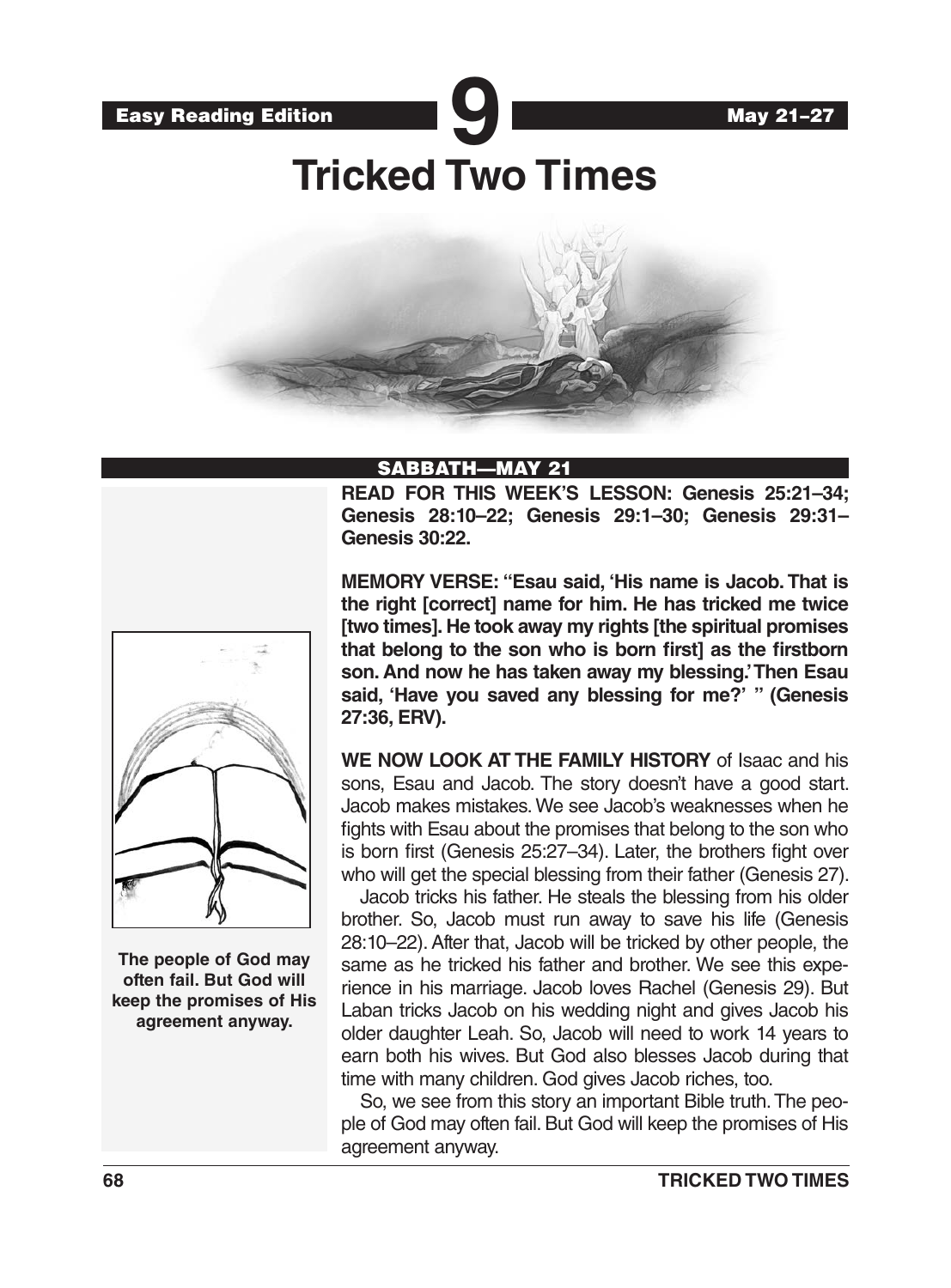### SUNDAY—MAY 22 Lesson 9

### **JACOB AND ESAU (Genesis 25:21–34)**

### **Read about Jacob and Esau in Genesis 25:21–34. Compare the personality of Jacob with the personality of Esau. How are the brothers different from each other? Why should Jacob get the blessing from Isaac?**

Before Jacob and Esau are born, we see there will be trouble between the two brothers. When they are inside the belly of their mother, the brothers fight. Their fighting shows us how the brothers will be very different from each other. Esau "became a skilled hunter, who loved to be out in the fields. But Jacob was a quiet man, who stayed at home" (Genesis 25:27, ERV). The word written as "quiet" is the same word used to show us the good behavior of Job, who is "honest" (Job 1:8, NIrV) and Noah, who is "good" (Genesis 6:9, ERV) and "without blame" (Genesis 6:9, NIrV).

The brothers grow more and more different from each other later in their lives. We see just how different they become from each other in the story in Genesis 27:1– Genesis 28:5. In the story, Esau comes home tired and hungry. Jacob cooks him lentils. For Esau, the food he eats right now (Genesis 25:32) is more important than any future blessing from God (compare with Hebrews 12:16, 17).

"God made promises to Abraham. Isaac and Rebekah held these promises dear to their hearts. Isaac and Rebekah taught their sons about these promises. The boys saw that the promises from God were very important. These special promises from God included more than riches. The promises also included a spiritual blessing. The son who gets this blessing will be the priest, or religious leader, for his family. This son will have many children. The Savior of the whole earth will come from this family line."—Ellen G. White, *Patriarchs and Prophets*, page 177, adapted.

Esau does not care about this spiritual blessing. But Jacob wants this blessing so much. Later, his mother comes up with a plan (read Genesis 27) to trick his father into giving it to Jacob. Jacob even uses the name of " 'the Lora your God'" (Genesis 27:20, ERV) to trick Isaac. Yes, Jacob wants something that is good. But he should not lie to get it. Lying is never part of God's plan.

**Jacob wants something good. But he uses lies and tricks to get it. How can we avoid this same trap? That is, why must we not do evil so that "good" may come?**



**For Esau, the food he eats right now (Genesis 25:31) is more important than any future blessing from God.**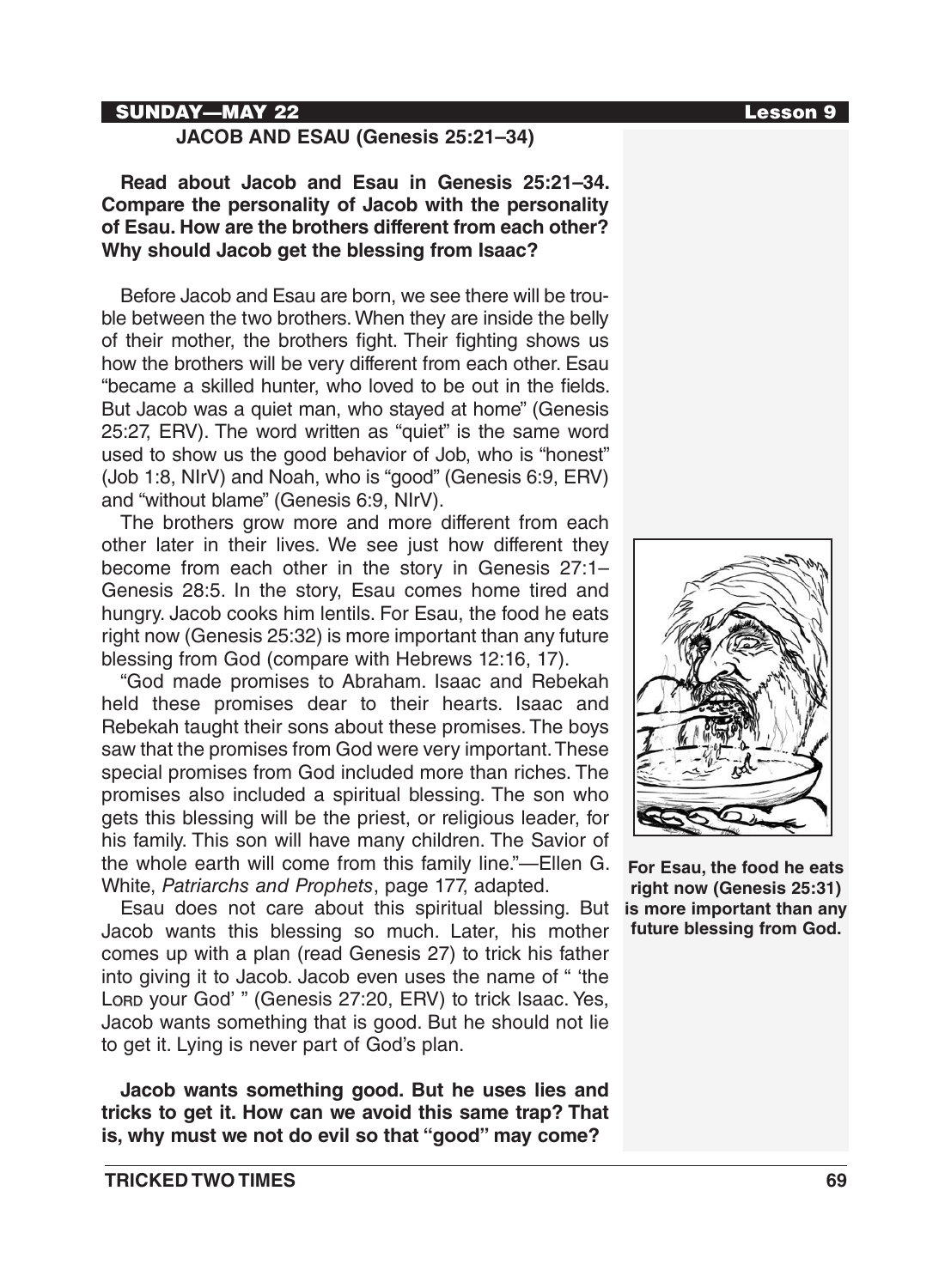### Lesson 9 MONDAY—MAY 23



**In his dream, Jacob sees a wonderful ladder that is connected with God.**

### **JACOB AND THE LADDER (Genesis 28:10–22)**

Esau learns that Jacob stole the blessing from him. So, Esau sees that Jacob tricked him and took the blessing Isaac wanted to give him (Genesis 27:36). Now Esau wants to kill his brother (Genesis 27:42). Rebekah is worried and wants to stop this crime (Genesis 27:45). So, with the support of Isaac, Rebekah tells Jacob to run away to her family (Genesis 27:43). On his way there, Jacob meets God in a dream at a place that he names Bethel. Bethel means "the house of God." There, Jacob makes an oath.

**Read about Jacob at Bethel in Genesis 28:10–22. Compare these verses with the story about the Tower of Babel in Genesis 11:1–9. How is Bethel different from Babel? What lesson does the experience of Jacob at Bethel teach us about our connection with God?** 

In his dream, Jacob sees a wonderful ladder that is connected with God. The ladder is "standing on the earth" (Genesis 28:12, NIrV). The word written as "standing" is the verb "**natsav**" in the Hebrew language. This same verb also is written in the next verse to show us "the Lore standing by the ladder" (Genesis 28:13, ERV). This verb shows us that the ladder and the Lorp are the same thing.

The ladder helps us remember the builders at the Tower of Babel. They wanted to reach heaven. The ladder that Jacob sees also reaches "the door of heaven." But the tower and the ladder are different. The Tower of Babel shows that humans try to enter heaven where God is without obeying God. The ladder of Bethel shows us that we can come near God only if He comes to us. We cannot go to God by our own work.

Before Jacob dreams about the ladder, he puts his head on a stone and falls asleep. This "stone" becomes the word picture of "**beth-El**," which means "the house of God" (Genesis 28:17; compare with Genesis 28:22), which shows us the temple, the house of God. This house is the center for the work on earth that God does to save humans.

Jacob is filled with a deep feeling of love and respect for God. So, he decides to give to God " 'one-tenth of all he gives me' " (Genesis 28:22, ERV). This one-tenth also is named tithe, as we already saw. Jacob gives tithe to show God that he is thankful for the blessings that God already gave him. So, here again, we see the idea of tithe long before the Israelites were a people on the earth.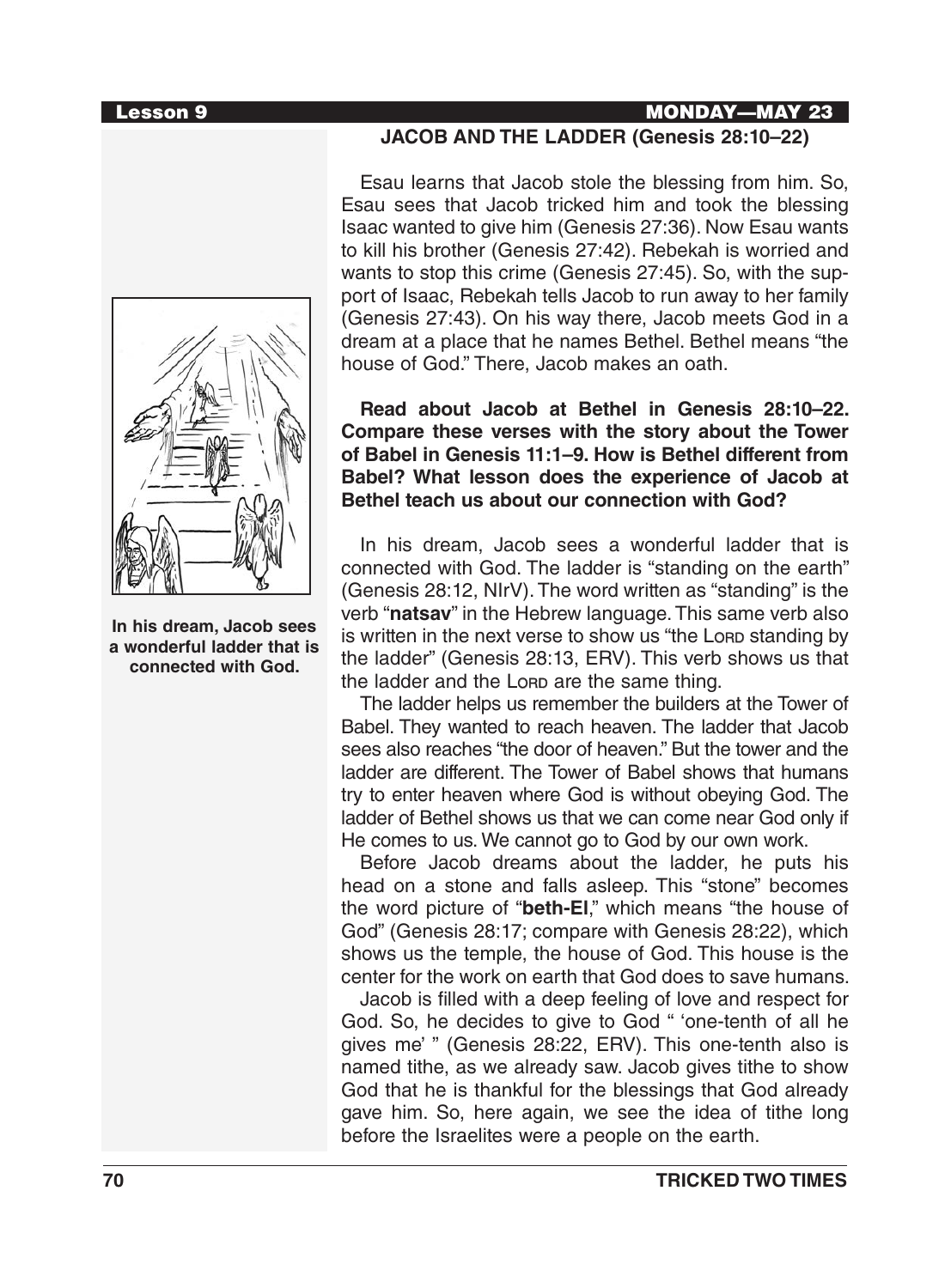### TUESDAY—MAY 24 Lesson 9

### **JACOB GETS TRICKED (Genesis 29:1–30)**

### **Read the story about Jacob and Laban in Genesis 29:1–30. How and why does God allow Laban to trick Jacob? What lessons does Jacob learn?**

The first thing that Jacob sees when he arrives at the well is a stone. The stone helps us remember Bethel. The stone at Bethel is a word picture for how near God is to His people (Genesis 28:18, 19). The stone at the well will give Jacob a chance to talk to Rachel. Jacob learns from the shepherds that Rachel will come soon to give her sheep a drink. Jacob asks the shepherds to roll away the stone. The shepherds refuse. So, Jacob rolls the stone away. Then he introduces himself to Rachel (Genesis 29:11).

Jacob falls in love with Rachel at first sight. "Jacob loved Rachel" so much (Genesis 29:18, ERV). He promises to work for Laban for seven years if Laban will let him marry Rachel. Laban agrees. "So Jacob worked for seven years so he could marry Rachel. But they seemed like [the same as] only a few days to him because he loved her so much" (Genesis 29:20, NIrV).

But at the end of these seven years, Jacob gets tricked. On the night of the wedding, Laban switches Rachel with Leah. The next day, Jacob wakes up next to the "wrong" bride. Then Jacob says to Laban, " 'You have tricked me' " (Genesis 29:25, ERV). "Tricked" is the same word that Isaac said about Jacob after Jacob fooled Isaac and Esau, his brother (Genesis 27:35, NIrV).

So, we see from this story that the very thing that Jacob did to someone in the past is now done to him. We see this important Bible rule elsewhere in the writings of Moses: "An eye must be put out for an eye. A tooth must be knocked out for a tooth. A hand must be cut off for a hand and a foot for a foot" (Exodus 21:24, NIrV; compare with Genesis 9:6). This Bible rule forces the person who does wrong to get the same punishment they gave to the one they hurt.

Jacob now understands how Esau and his father felt. Do you see how God teaches Jacob a lesson about his own lies? God lets Laban trick Jacob and lie to him often. The question that Jacob asks, " 'Why did you trick me?' " (Genesis 29:25, ERV), shows that he knows that lying is wrong.

**Why must we learn to trust God when people trick us and lie to us?**



**The stone at Bethel is a word picture for how near God is to His people (Genesis 28:18, 19).**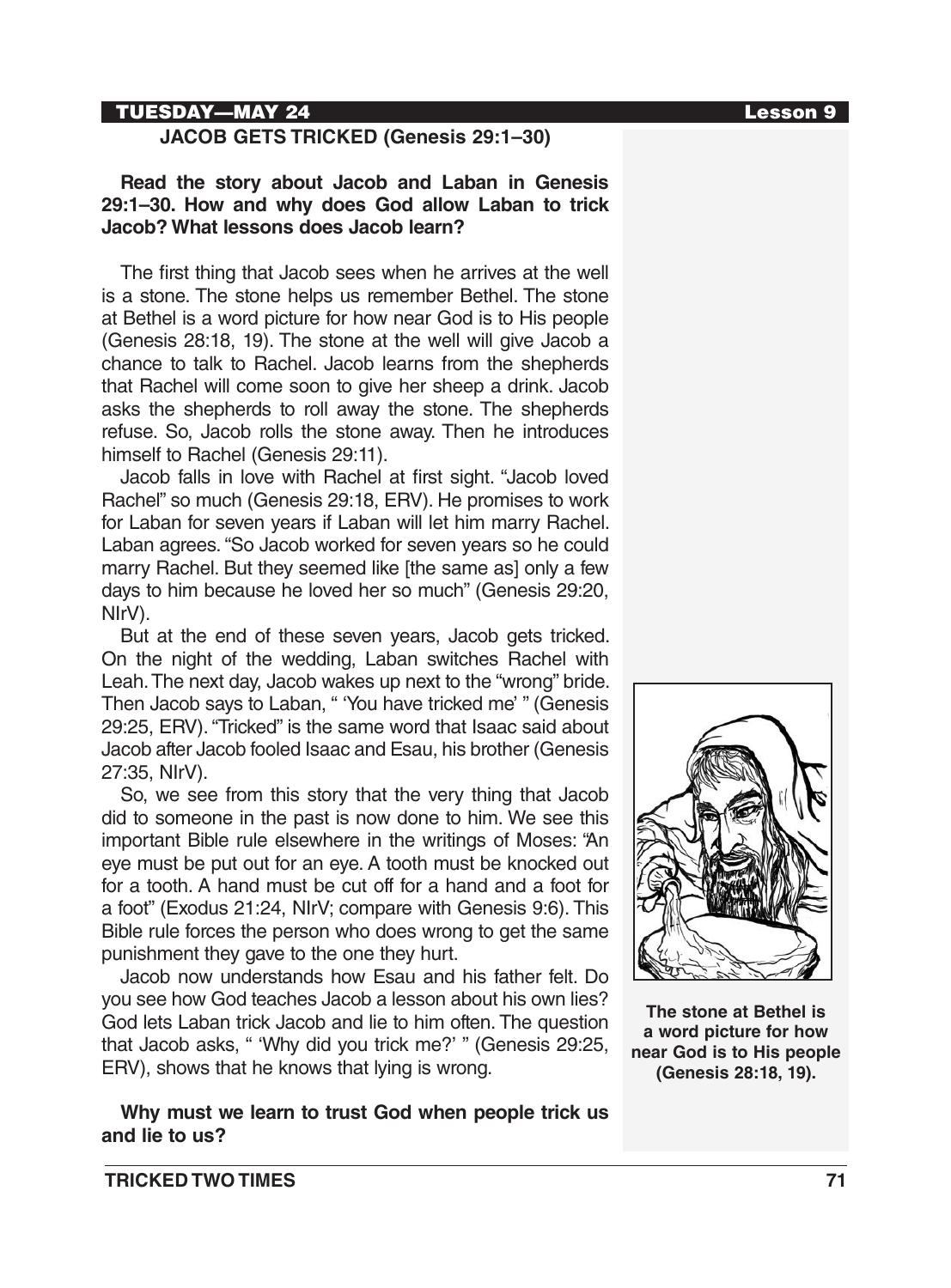### Lesson 9 WEDNESDAY—MAY 25

**God "made it possible" for Leah to have children (Genesis 29:31, ERV). Then God "made it possible" for Rachel to have a baby, too.**

# **THE BLESSING OF A FAMILY (Genesis 29:31–Genesis 30:22)**

For 20 years, Jacob worked hard for Laban (Genesis 31:38). At the same time, God blesses Jacob, too. Jacob has 11 of the 12 sons who will become the fathers of Israel.

In Genesis 29:31–Genesis 30:22, we read about the children that are born to Jacob. These verses start and end with these important words: God "made it possible." First, God "made it possible" for Leah to have children (Genesis 29:31, ERV). Then God "made it possible" for Rachel to have a baby, too. What does this wording show us? It shows us that these babies are miracles. They are gifts from God.

### **Read the story in Genesis 29:31–Genesis 30:22. How are we today to understand what happens in this story?**

God gives Leah a baby boy. She names him Reuben. Why does Leah give him this name? The name "Reuben" comes from the Hebrew verb "**ra'ah**," which means "to see." So, God "saw" that Jacob did not love Leah (Genesis 29:31). Reuben was a gift from God. God gave Leah a son to comfort her.

Leah names her second son Simeon. Simeon comes from the verb "**shama'**," which means "heard." God "heard" the deep pain and shame that Leah felt. So, God pitied her, just as He felt sorry for Hagar (Genesis 29:33).

The name "Simeon" is connected to the name of Ishmael, the son of Hagar. Ishmael means "God will hear" (read Genesis 16:11). When Leah has her last son, she names him Judah, which means "praise." This name shows us that God has healed Leah so much. Leah does not talk about her pain anymore. She just praises God for His miracles and mercy.

Then God "remembers" Rachel and makes it possible for her to have a child (read Genesis 30:22, NLV). But first, Rachel must wait seven years after her marriage and 14 years after she gets engaged to Jacob (Genesis 29:18, 27). Rachel said, " 'God has taken away my shame.' Rachel named the son Joseph, saying, 'May the Lord give me another son' " (Genesis 30:23, 24, ERV).

**We do not always follow God's plan for our lives. We make mistakes, too. How does the story about Rachel and Leah show us God's plan will happen in heaven and on earth anyway?**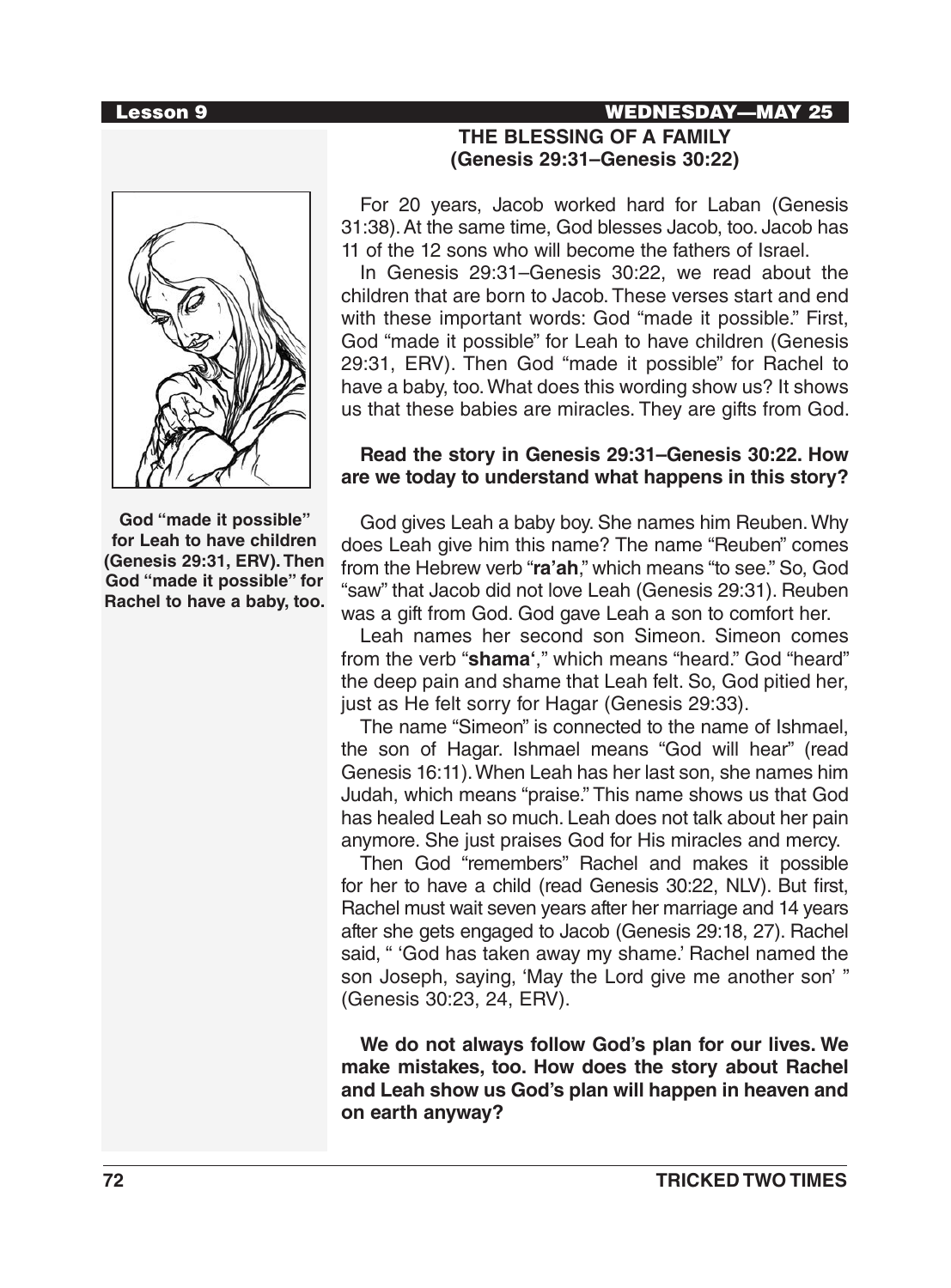### THURSDAY—MAY 26 Lesson 9

### **JACOB LEAVES (Genesis 30:25–32)**

Jacob serves Laban for many years. Jacob is a loyal worker. He works hard for his uncle. Jacob does not try to get even with his uncle for tricking him on his wedding night. Laban is not very fair. But Jacob does not complain. He does everything that Laban asks him to do.

When Rachel has her first son, things change. Jacob has worked for his uncle for 14 years (Genesis 30:26). Now Jacob thinks about going home to the Promised Land. But Jacob is worried. Will he have enough money and goods to take care of the needs of his own family (Genesis 30:30)?

### **Read the story in Genesis 30:25–32. What happens in this story? What reasons does Jacob ask from Laban? How does Laban answer?**

It has been many years since Jacob left home. Jacob never expected to be gone for so long. But things happened that kept Jacob away from home for many years. Now it is time to go back and take his family with him.

Why does Jacob wait a long time to go home? Why does Jacob not leave Laban sooner? The answer is that Jacob is a different person now. We see that Jacob learns how to be patient when he works many years for his uncle Laban. Yes, Jacob changed. He understands now that he must wait for God. He must have faith. He waits for God to tell him it is time to go. Jacob leaves only when God finally tells Jacob to leave.

God shows Himself to Jacob as " 'the God of Bethel' " (Genesis 31:13, NIrV). Then God commands Jacob to leave Laban and go back to " 'the land of your family' " (Genesis 31:13, NKJV). God said the same words to command Abram to go away " 'from your family' " (Genesis 12:1, NKJV).

Another thing that helped Jacob see that it was time to go home was the behavior of Laban and his sons (read Genesis 31:1, 2). "Jacob wanted to leave Laban long before this time. But Jacob was afraid of meeting Esau. Now Jacob feels he is in danger from Laban's sons. Laban's family is jealous of the riches of Jacob. Jacob fears they may try to hurt him and steal his riches."—Ellen G. White, *Patriarchs and Prophets*, page 193, adapted.

So, Jacob takes his family and all his belongings and leaves. He starts on a journey that is the beginning of a new chapter in the plan of the chosen people of God.





**Jacob is a different man. He understands now that he must wait for God.**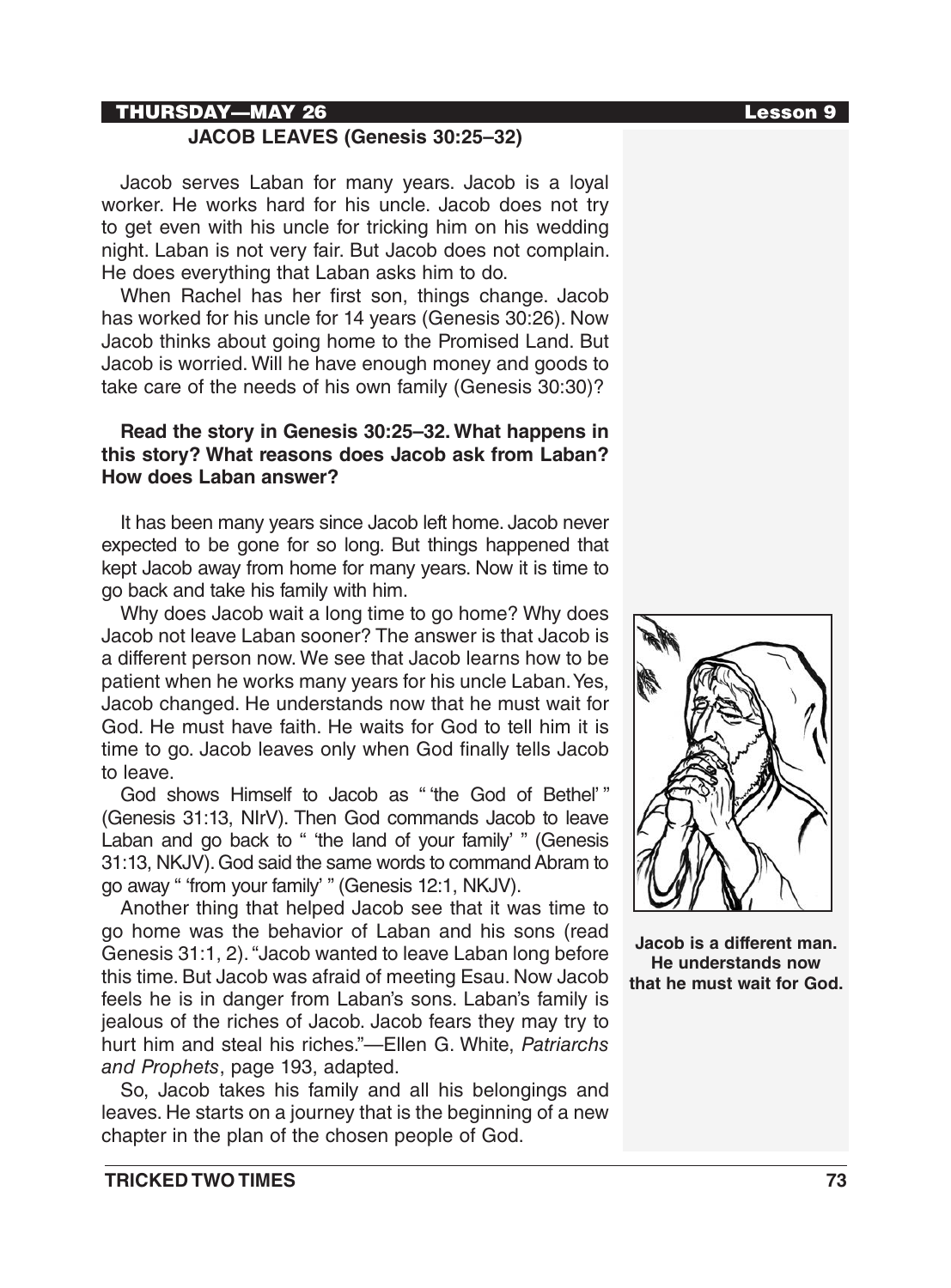### Lesson 9 FRIDAY—MAY 27



**The Good News is all about how God saves us by His mercy.** 

**ADDITIONAL THOUGHT:** God chose Jacob. Jacob did not do anything to earn the favor of God. When Jacob tried to force God's blessing, Jacob failed. He had no success. He ended up cheating Esau, his brother, and lying to his father, Isaac. The same is true for us. We never can force God to bless us. We can't earn mercy, and we can't be saved by our works (read Romans 4:1–5). The Good News is all about how God saves us by His mercy. When Jacob learned how to live by faith, his life changed. Jacob learned to trust and depend fully on God. The experience of Jacob teaches us an important lesson: do not try to get success by tricking other people.

"Jacob tries to lie to get the special blessing. But his behavior only caused him to lose more. Jacob feels that he lost everything. Jacob thinks he lost his connection with God and his home. Jacob is a runaway with no hope. But what does God do? God looks on Jacob, who feels so hopeless. God sees that Jacob is very disappointed. But God also sees all that Jacob can be and how he will give glory to God. As soon as God sees this hopeless runaway, God shows Jacob the mysterious ladder. This ladder shows us Jesus Christ. Jacob is a word picture for humans who have lost all connection with God. Sin has separated man from God. But the God of heaven looks on man and gives Jesus the permission to save man. Maybe if we were there at Bethel, we would say, 'I wish to touch heaven, but how can I touch it? I see no way.' For sure, that is what Jacob thinks. So, God shows Jacob the dream of the ladder. The ladder connects earth with heaven, with Jesus. A man can climb this ladder because the bottom of the ladder rests on the earth. The top of the ladder goes into heaven."—Ellen G. White Comments, *The SDA Bible Commentary*, volume 1, page 1095, adapted.

### **DISCUSSION QUESTIONS:**

**1** Look at the lives of these people in the Bible: Isaac, Rebekah, Jacob, Esau, Laban, Rachel, and Leah. Look at all the lies they told! What can we learn from their mistakes? What do their mistakes teach us about the mercy and forgiveness of God?

2 What hints can you find in the story of Jacob that he grows and changes in his faith?

3 As Seventh-day Adventists, we have a special blessing from God. Are we like Esau, who did not care about the blessing? Or are we like Jacob, who learns to trust God? How can we make sure we never stop loving God for all the Bible truth He gives us?